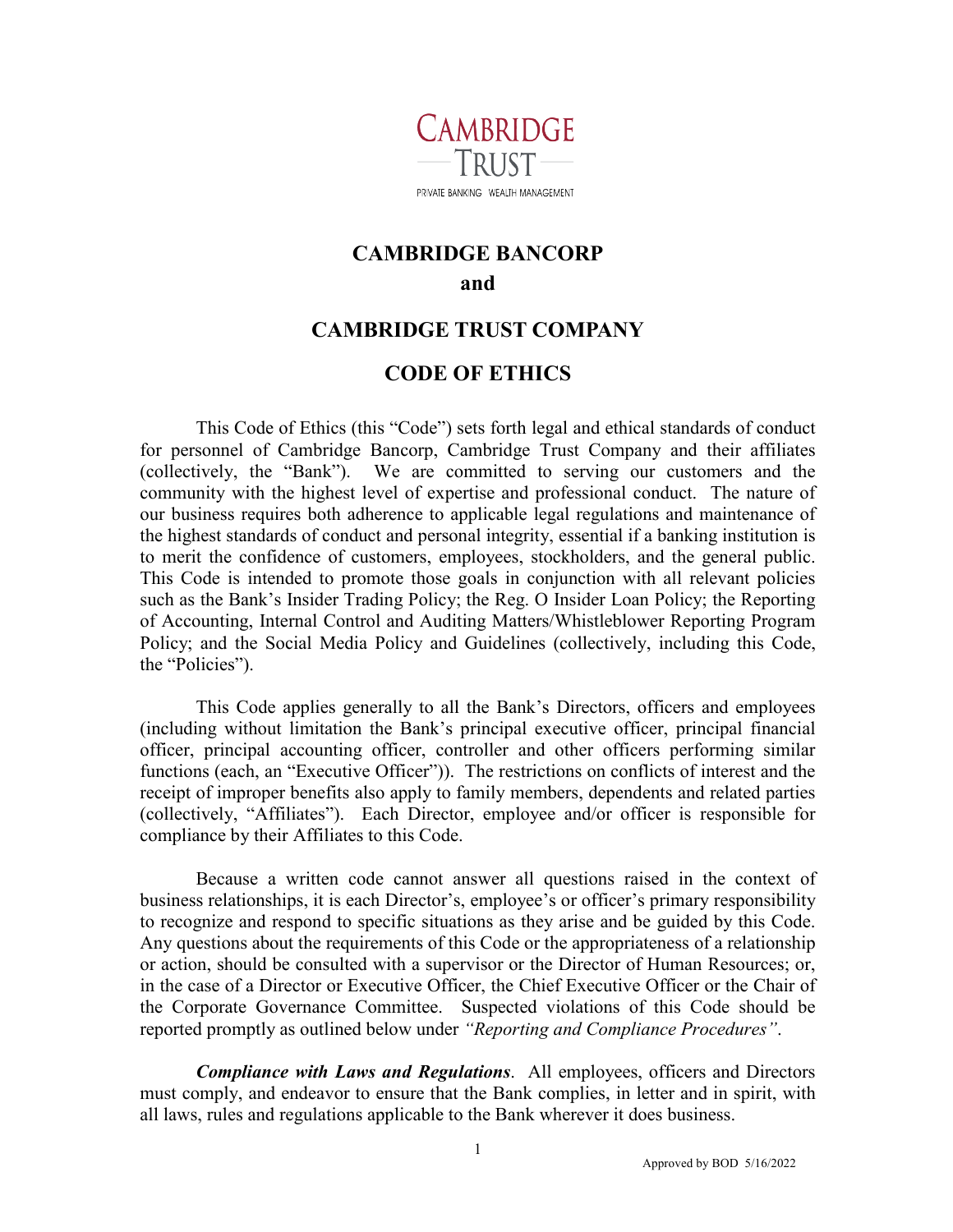Although all employees, officers and Directors are not expected to know all the details of all these laws, it is important to familiarize themselves with the laws and regulations they need to know in performing their duties for the Bank*.*They are expected to use good judgment and common sense in seeking to comply and to ask for advice when they are uncertain about what is required.

The Bank holds information and training sessions to promote compliance with laws, regulations, policies and procedures. Personnel covered by this Code are expected to attend all training sessions that apply to them, or to make alternate arrangements if they are unable to attend.

*Gifts, Gratuities and Business Entertainment*. All employees, officers and Directors shall have the best interests of the Bank at heart and conduct their affairs in such a manner as to avoid adversely affecting their judgment or the Bank's reputation.

Acceptance of Gifts or Entertainment. No employee, officer, or Director shall accept any gift or other benefit that reasonably appears to be given in exchange or as a reward for any accommodation in connection with soliciting, negotiating or maintaining a business relationship with the Bank. The following may usually be accepted without violating this rule:

- Conventional business entertainment of not more than \$500 in value;
- Gifts offered on account of a family or personal relationship or as a token of appreciation upon a holiday or commonly recognized personal event such as a wedding or promotion, also of not more than \$500 in value; provided that gifts offered on account of a bona fide family or personal relationship separate from Bank business shall not be subject to this limit;
- De Minimis items that would be paid for by the Bank as a reasonable business expense if not paid for by another party; and
- Benefits available to the general public on the same terms.

However, the actual circumstances may raise concerns so Directors, employees and officers must be vigilant. Any exceptions to this rule must be pre-approved by the Chief Executive Officer or the Chair of the Corporate Governance Committee and documented.

Offering Gifts and Entertainment.

• Bribery is a criminal act. No Bank personnel may offer or give any form of bribe or kickback to any government official or other person in order to secure preferential treatment in connection with Bank business, or in exchange or as a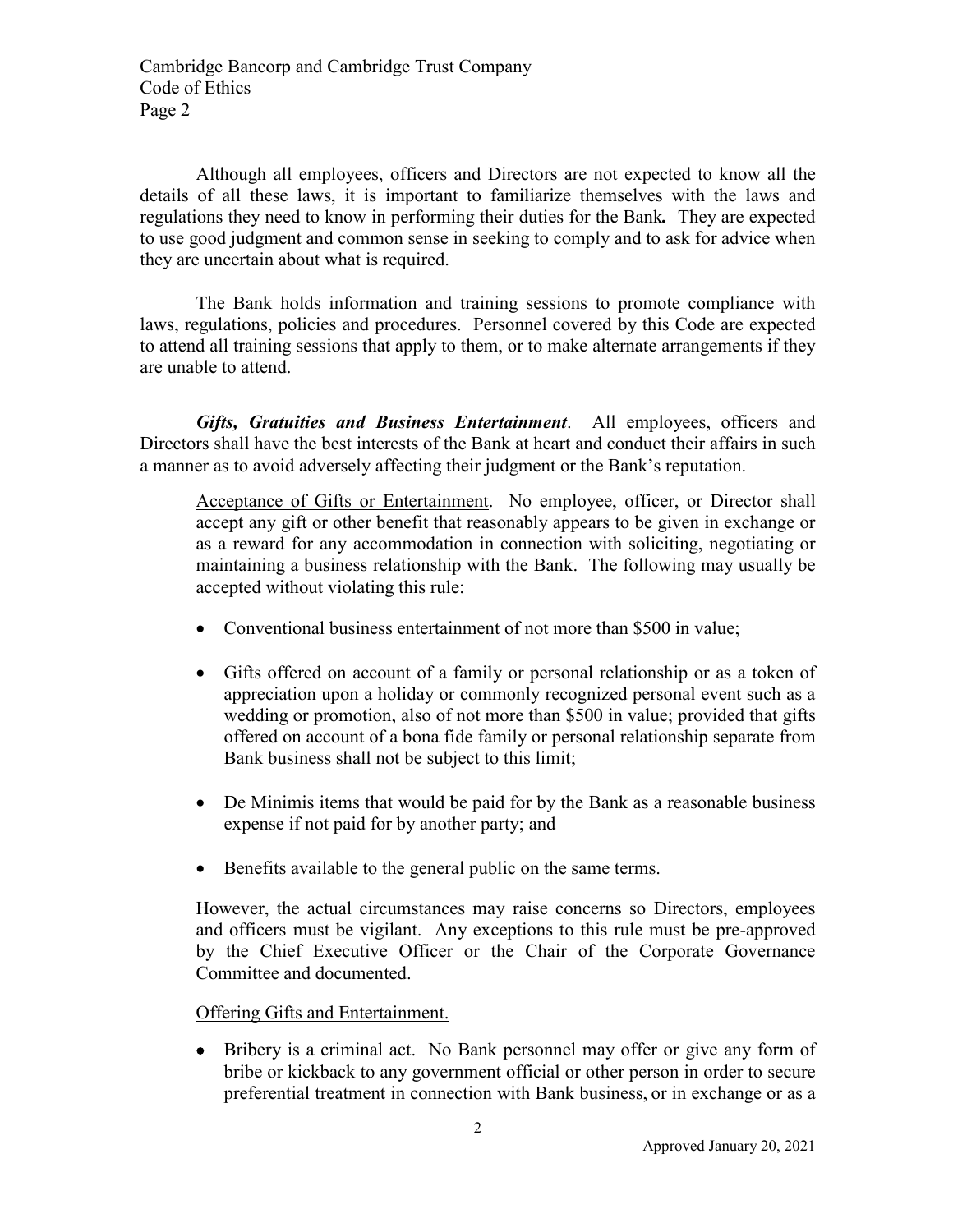> reward for any accommodation in connection with soliciting, negotiating or maintaining a business relationship with the Bank**.**

- Bona Fide Inducements, in the form of business terms, must be reasonably related to the value to be received by the Bank, competitively justified, authorized in accordance with Bank guidelines and properly documented. They may be provided only to the party with which the Bank has the business relationship and not directly or indirectly to any individual officer, employee, or other agent of such party.
- Other Business Gifts and Entertainment: Subject to the foregoing and to the following limits, employees, officers, and Directors may offer conventional business gifts, meals and entertainment, in each case of not more than \$500 in value, to existing and/or prospective customers and other parties in furtherance of the Bank's best interests.

Employees and officers shall adhere to the Bank's guidelines and reporting requirements regarding expense accounts and business entertainment, but Directors are not so bound.

No employee, officer or Director shall offer money in any amount, nor any other gift, meal, or other entertainment with a value in excess of \$50 to any state, county, or local government official or employee (in excess of \$24.99 in the case of a New Hampshire government official or employee). No gift, meal, or other entertainment shall be offered to any federal government official or employee except with the prior written approval of the Chief Executive Officer.

*Other Conflicts of Interest and Related Party Transactions.* Personal interests and relationships must not harm the Bank's interests. Any actual or apparent conflict of interest between personal interests and those of the Bank must be handled honestly and ethically in accordance with the following procedures. Any activity, transaction or relationship not described under *"Gifts, Gratuities and Business Entertainment"* above that involves an actual or apparent conflict of interest is prohibited unless it has gone through the process of disclosure, consultation and approval set forth below.

Disclosure. Full disclosure is the essential first step to remaining in full compliance with this Code. Directors, employees, and officers must disclose any actual or apparent conflict of interest, including any existing or proposed transaction or relationship that could be expected to give rise to a conflict of interest. An employee or officer must disclose such matters to his/her supervisor or, if that person is involved in the matter, to the Director of Human Resources, who is responsible for consulting with the Chief Executive Officer. If the matter involves the Chief Executive Officer or any Director, such disclosure must be made to the Chair of the Corporate Governance Committee (or, if the matter involves that person, to the Chair of the Audit Committee).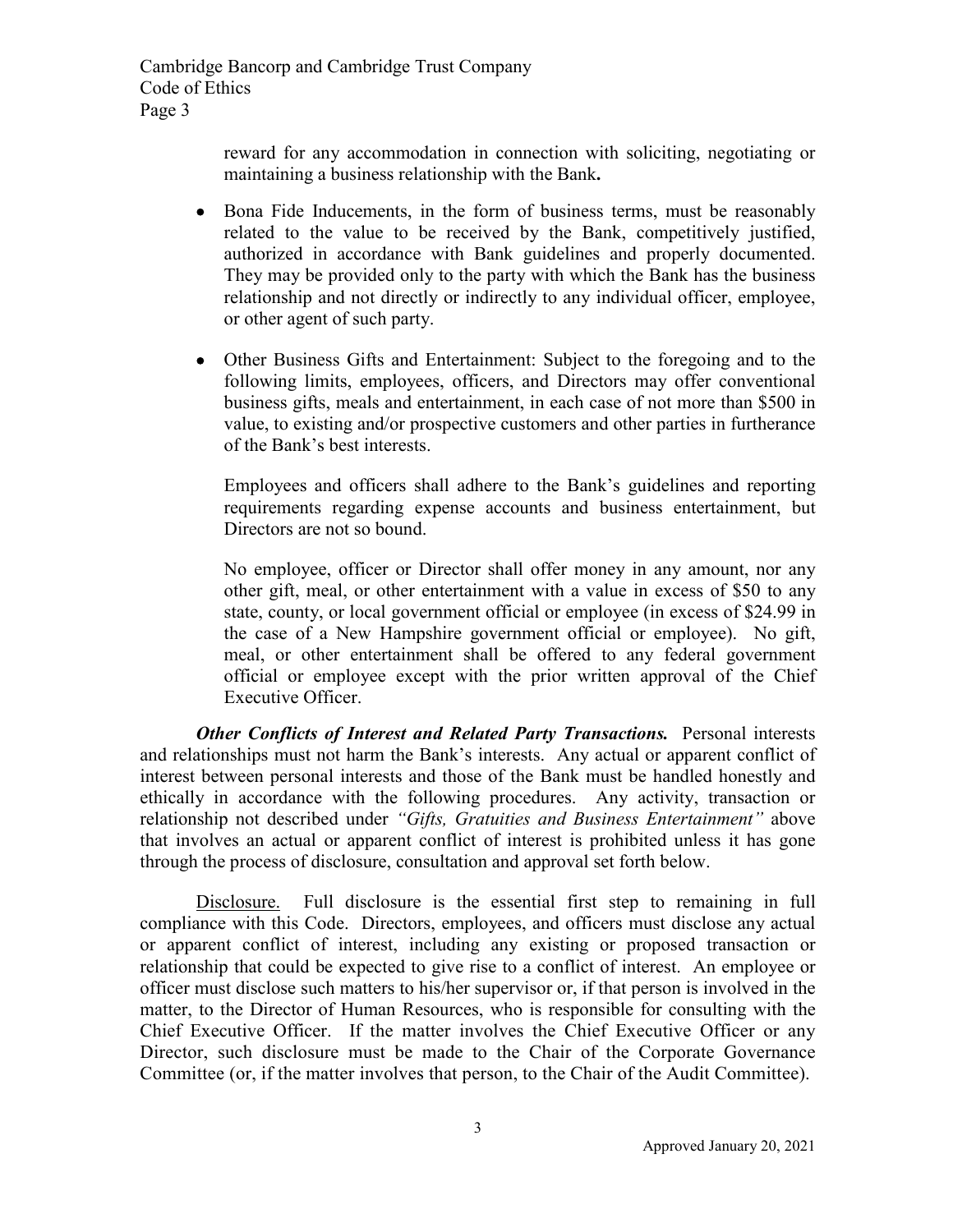Determination. Following disclosure, the respective employee, officer or Director must avoid or terminate any activity, transaction or relationship that involves an actual or apparent conflict of interest unless it is determined at the appropriate level that the activity is not harmful to the Bank or otherwise improper. Except as provided under *"Disclosable Transactions"* below, any such determination shall be made by the Chief Executive Officer in the case of an employee or officer, and by the Chair of the Corporate Governance Committee in the case of the Chief Executive Officer or a Director (or, if the matter involves that person, by the Chair of the Audit Committee).

Disclosable Transactions. Review and approval of transactions in which (a) the Bank is a participant, (b) the amount involved exceeds \$120,000, and (c) any Director, executive officer, beneficially owner of more than 5% of Cambridge Bancorp's outstanding common stock, or any of their respective immediate family members (as defined in applicable regulations) has or will have a direct or indirect material interest shall be the responsibility of the Corporate Governance Committee. In reviewing such transactions, such Committee will consider whether:

- the transaction has an appropriate business purpose,
- the terms of the transaction are not less favorable to the Bank than those that could be obtained from an unrelated third party,
- it is necessary or desirable for the Bank to enter into the transaction at that time,
- the amount of consideration to be paid or received by the Bank is appropriate, and
- entering into the transaction with the related person rather than an independent third party is desirable.

The Board of Directors may adopt additional guidelines to aid in determining whether a relationship or transaction constitutes an impermissible conflict of interest.

Notwithstanding the foregoing, (a) ordinary course loans by Cambridge Trust Company shall be reviewed and approved in accordance with the Reg. O Insider Loan Policy and (b) the compensation of executive officers and Directors shall be reviewed and approved by the Compensation Committee.

In any event, no Director, officer or employee may directly or indirectly approve, or represent the Bank in arranging the terms of any transaction between the Bank and a party with which he/she has any relationship that presents an actual or apparent conflict of interest.

*Fiduciary Relationships.* It is the policy of the Bank that no Director, officer or employee shall ask for or receive gifts by way of legacies under wills or distributions from trusts from anyone with whom the Bank has or is reasonably likely to have business dealings, other than where justified by a personal or family relationship independent of any business of the Bank. In the event that any legacy under a will or distribution from a trust is proposed or received, it shall be promptly reported to the Chief Executive Officer or, in the case of the Chief Executive Officer, to the Board of Directors. The Board shall have the authority to require such actions as it determines to be in the Bank's interests.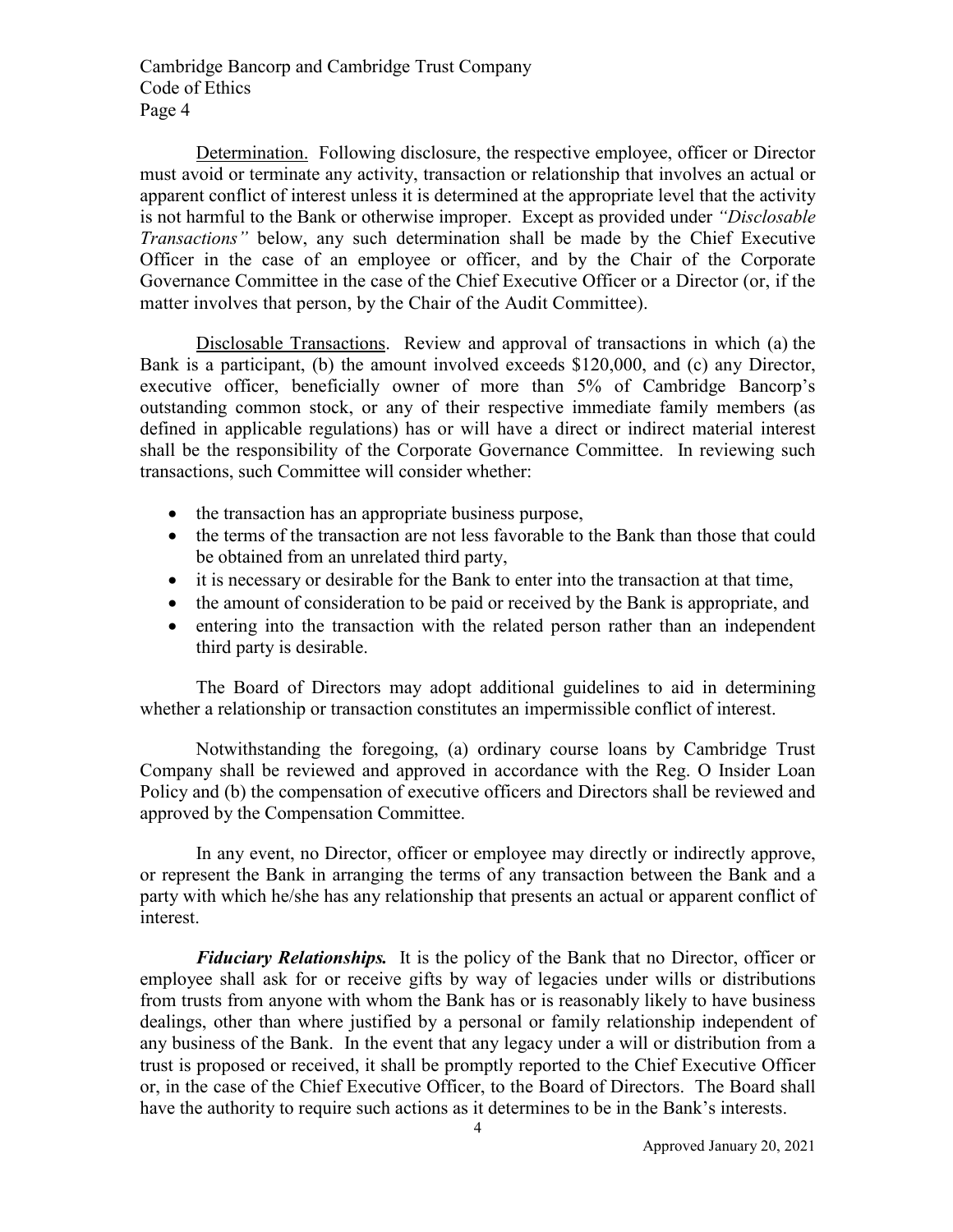In addition, no officer or employee shall be appointed executor under a will or trustee under a trust, and any such proposed appointment shall be made only in the name of the Bank. In the event that such an appointment is made without prior knowledge of the officer or employee, it shall be reported as stated above, and the Board of Directors may require such action as it determines to be in the Bank's interests. In the case of a relative wishing to have an officer or employee named as executor or trustee, the provisions of this paragraph may be waived by the Wealth Management Department Head or, in the case of the Wealth Management Department Head, the Chief Executive Officer or, in the case of the Chief Executive Officer, the Chair of the Corporate Governance Committee (or, if the matter involves that person, to the Chair of the Audit Committee) if, in his or her determination, it would not be contrary to the interests of the Bank. All such waivers must be made in writing**.** A Director may be appointed by a client or relative as co-executor under a will or as co-trustee of a trust with the Bank, provided that such Director makes a written disclosure to the client or relative (and provides a copy to the Bank for the Bank's records), explaining the potential conflicts of interest associated with this arrangement.

*Confidentiality***.** Directors, employees, and officers must maintain the confidentiality of confidential and personal information entrusted to them by the Bank, its customers or other companies, including the Bank's suppliers. Any use or public disclosure of any such information is prohibited except as authorized in the conduct of Bank business or otherwise legally mandated. Directors, employees, and officers should also take appropriate precautions to ensure that such confidential information is not communicated within the Bank except to personnel who have a need to know such information to perform their responsibilities for the Bank. Employment with the Bank imposes an obligation to maintain confidentiality, even after an employee leaves the employ of the Bank.

*Protection of Bank Assets and Opportunities.* All personnel should seek to protect the Bank's assets. Employees and officers may not take personal advantage of opportunities that are discovered through their position with the Bank. All transactions on behalf of the Bank and all uses of Bank funds, facilities or other assets must be solely for business purposes of the Bank, pursuant to due authorization, and properly documented.

*Accuracy of Books, Records and Reports.* All Bank books, records and accounts shall be maintained in accordance with all applicable regulations and standards and accurately reflect the true nature of the transactions they record. Employees and officers are responsible for the accuracy of their records and reports. No undisclosed or unrecorded account or fund shall be established for any purpose.

*Internal Controls, Disclosure Controls and Procedures.* It is the responsibility of the Chief Executive Officer to ensure that the Bank maintains (i) adequate controls over its assets and financial reporting and (ii) adequate controls and procedures to provide full, fair, accurate, timely and understandable disclosure in reports and documents filed with, or submitted to, regulatory authorities and in other public communications.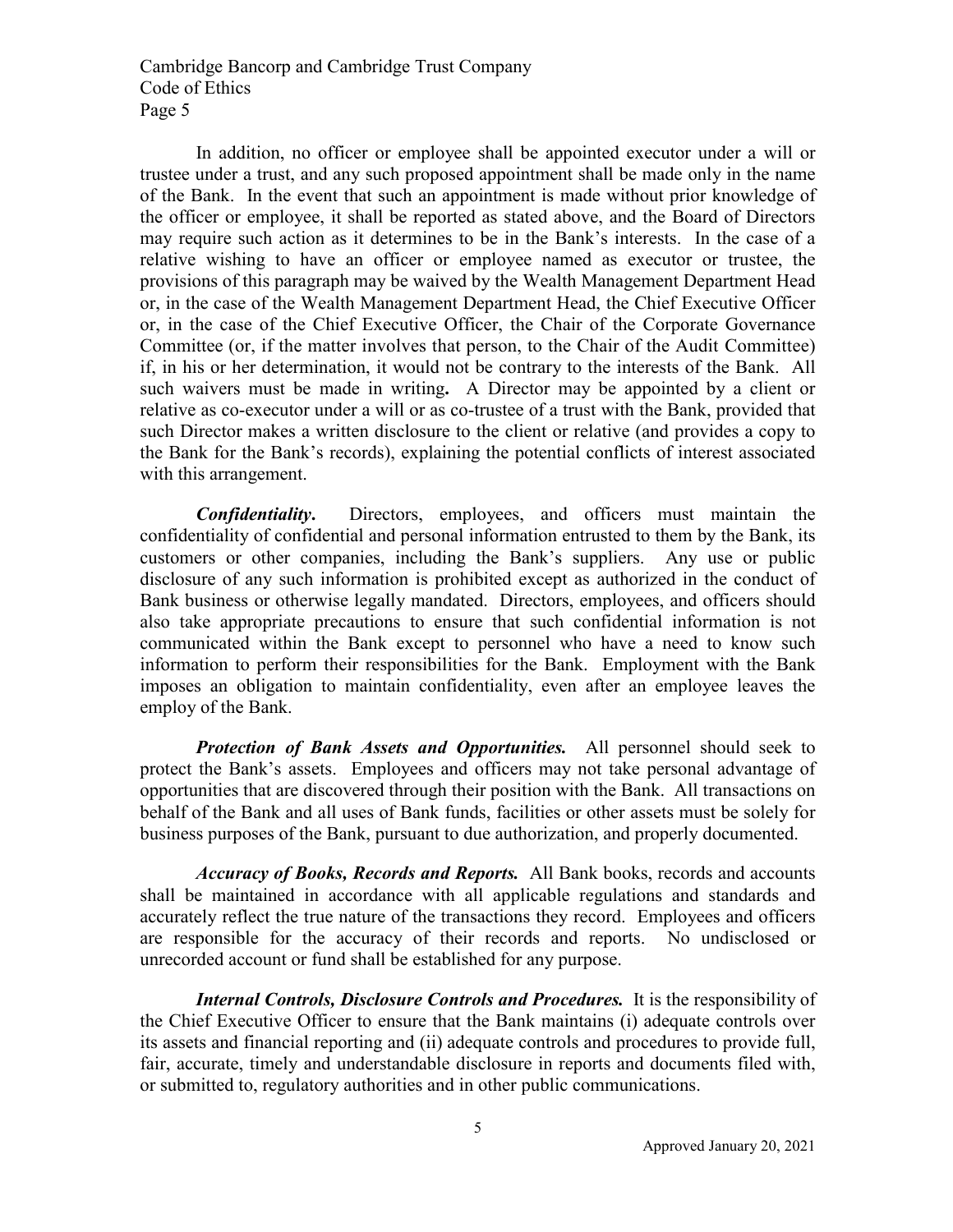Any information concerning: (i) deficiencies in the design or operation of internal controls that could adversely affect the Bank's ability to record, process, summarize and report financial data or (ii) that otherwise affect the disclosures made by the Bank in its regulatory filings and other public communications should be promptly brought to the attention of the Chief Executive Officer, the Chief Financial Officer or the Chair of the Audit Committee.

*Waivers and Amendments of this Code of Ethics.* While we expect that all the policies of the Bank will be strictly adhered to, in some cases exceptions may be possible. Any employee or officer who believes that an exception to any of these policies is appropriate in his or her case should first contact his or her immediate supervisor. If the supervisor agrees that an exception is appropriate, the approval of the Chief Executive Officer must be obtained. Any Executive Officer or Director who seeks an exception to any policy should contact the Chief Executive Officer or the Chair of the Corporate Governance Committee. Any waiver of this Code for an Executive Officer or Director may be made only by the Board of Directors. All waivers must be approved in writing.

A waiver of this Code for an Executive Officer or a Director and any amendment of this Code shall be publicly disclosed to the extent required by the rules of the Securities and Exchange Commission and any exchange on which the common stock of Cambridge Bancorp is listed.

*Reporting and Compliance Procedures.* Every employee, officer and Director has the responsibility to ask questions, seek guidance, promptly report suspected violations and express concerns regarding compliance with this Code or any of the Bank's other Policies. Anyone who believes that any other employee, officer or Director has engaged, or is engaging, in conduct that violates applicable law or this Code should report such information to the Director of Internal Audit, in accordance with the Bank's Reporting of Accounting, Internal Control and Auditing Matters/Whistleblower Reporting Program Policy. Such reports may be made anonymously; however, there may be circumstances when the Bank is obligated to divulge the reporter's identity. The Bank will not discipline, discriminate against or retaliate against any person who reports such conduct in good faith and/or who cooperates in any investigation or inquiry regarding such conduct.

Reports will be investigated, and if substantiated, resolved through appropriate corrective action. The Director of Internal Audit shall maintain written records of all reports of material violations of this Code and the resolution thereof and of all waivers granted under this Code.

This Code shall be read, and the related ethics disclosure form shall be completed, signed, dated and returned, each year by every Director, officer and employee. The Bank shall periodically provide training to its personnel in the matters described herein. The Corporate Governance Committee (or the Audit Committee, with respect to the Reporting of Accounting, Internal Control and Auditing Matters/Whistleblower Reporting Program